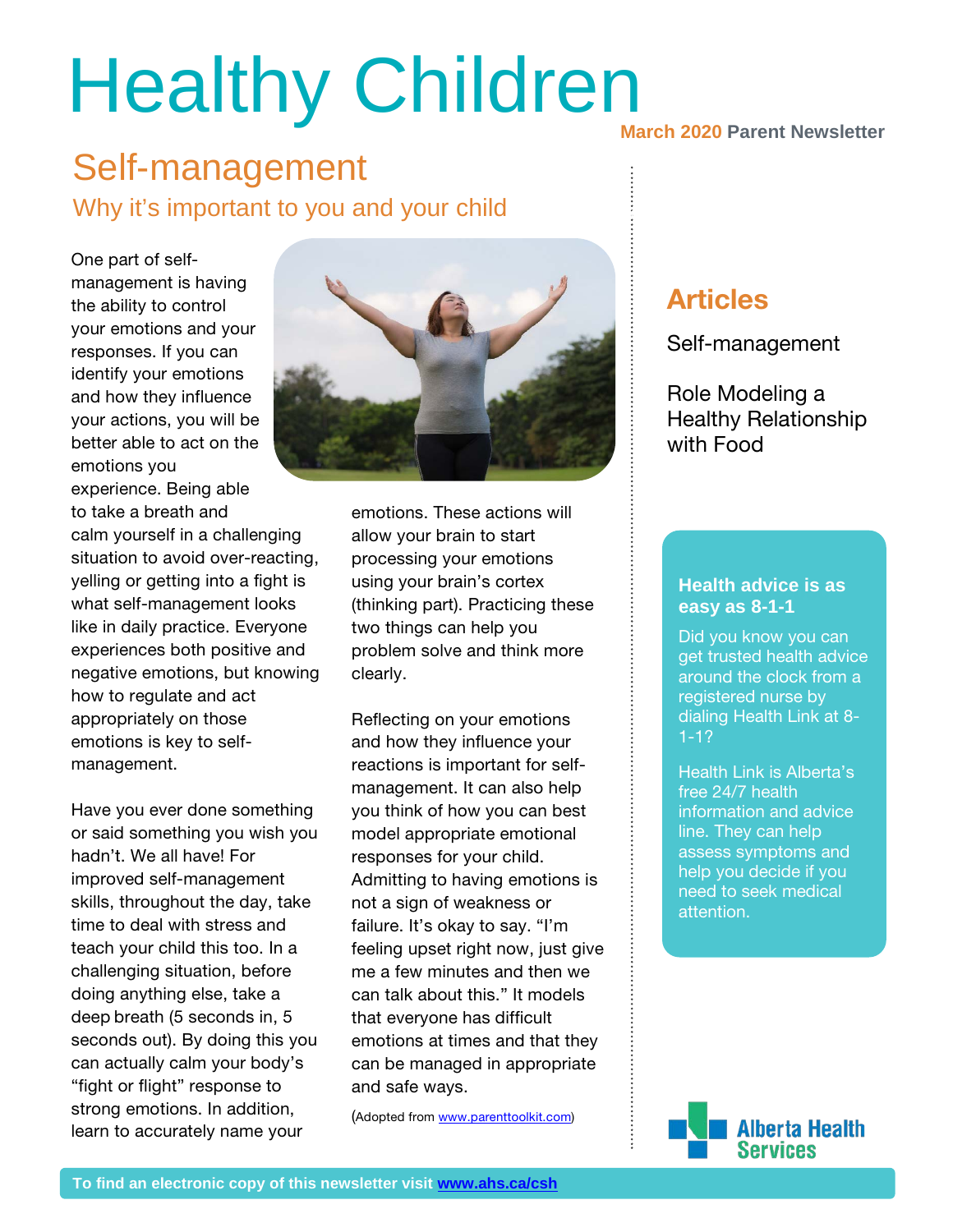## **March 2020 Parent Newsletter** March 2020 Parent Newsletter

### Role Modeling a Healthy Relationship with Food

Kids often model what they see their parents do – and eating is no exception! It's important to know how your own relationship with food can affect children. By eating a variety of healthy foods, you can set a positive example for your kids.

Tips for healthy role modeling:

- Eat together. Enjoy meals as a family as often as you can. Meals are a time to connect with your children and share food traditions. Keep distractions like TVs and phones away from the table. For fun mealtimes, try these conversation cards: [www.ahs.ca/assets/info/nutrition/if](http://www.ahs.ca/assets/info/nutrition/if-nfs-conversation-cards.pdf)[nfs-conversation-cards.pdf](http://www.ahs.ca/assets/info/nutrition/if-nfs-conversation-cards.pdf)
- Offer healthy foods. Offer healthy meals and snacks and let kids decide how much to eat. Do not use food to bribe, punish, or reward. Children are more likely to enjoy meals and learn to try new foods when eating is their own choice.
- Cook together. Children learn about healthy eating and build skills in the kitchen when they help plan meals, shop and cook.
- Learn to identify fad diets. Fad diets usually promise quick health fixes. Avoid fad diets and role model healthy eating to help your child develop a healthy relationship with food. Avoid diets that:
	- o Cut out foods: Some diets may promise better health by cutting out entire food categories, such as gluten,



or dairy products. This can be a problem, as different types of foods provide important nutrients needed for good health.

- o Promise fast weight loss: Diets that promise weight loss of more than 2 pounds in a week are likely fad diets.
- Talk positively about bodies. Focus on health, not size. This can help children develop positive self-esteem and body image.

**Do you want to know more about helping children to develop healthy habits and positive body image? Visit Raising Our Healthy Kids:**  <https://vimeo.com/160413076>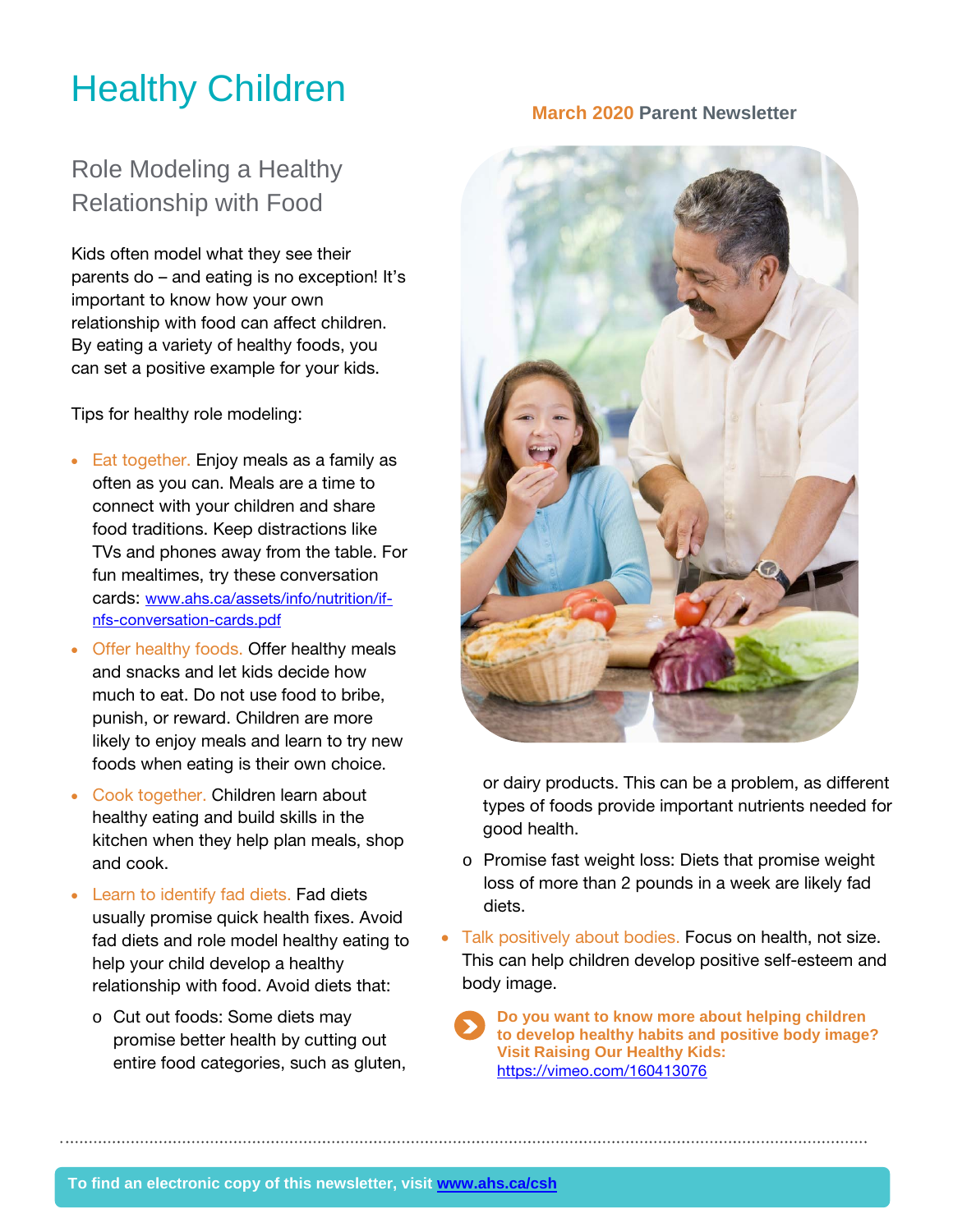# Nutrition Times **March <sup>2020</sup> Nutrition Services**



## March is Nutrition Month

The theme for Nutrition Month 2020 is "More Than Food." Healthy eating is not only *what* you eat, but *how* you eat. This theme highlights messages from the new Canada's Food Guide including: Be mindful of your eating habits, cook more often, enjoy your food and eat meals with others. Visit [www.canada.ca/foodguide](http://www.canada.ca/foodguide) to view the complete food guide.

#### **Be mindful of your eating habits**

Being mindful of your eating habits means being aware of how, why, what, when, where, and how much you eat. Being mindful can help you make healthier choices more often and make positive changes to routine eating behaviors. Use these ideas to help you be more mindful of your eating habits:

- **Create a healthy eating environment:** Make the healthy choice the easy choice at home by stocking your fridge and pantry with nutritious food, and leaving the less healthy options at the grocery store.
- **Use your senses:** Pay attention the the aromas, textures, flavours and taste of food. This can help you be more conscious of the food you are eating.

#### **Cook more often**

Cooking more often can help you develop healthy eating habits. Cooking allows you to choose healthy ingredients and learn new skills. Visit

[www.nutritionmonth2020.ca](http://www.nutritionmonth2020.ca/) or [www.healthyeatingstartshere.ca](http://www.healthyeatingstartshere.ca/) for dietitian approved recipes.

#### **Enjoy your food**

Enjoying your food includes growing food, shopping for food and preparing your food. It also includes preparing food with others and socializing at meal times. Ideas to add enjoyment to healthy eating include:

- Share your culture and food traditions with others.
- Choose healthy foods and flavours that you like.
- Try new foods.

#### **Eat meals with others**

Eating together allows you to enjoy time together, share traditions across generations and cultures and try new foods that you otherwise might not have chosen. Making time to eat meals with others requires effort.

- Plan a weekly dinner with extended family or friends.
- Have lunch with a co-worker.
- Plan a breakfast date with friends.

#### **What is a dietitian?**

Nutrition Month celebrates dietitians, but what do dietitians do?

Dietitians are regulated health professionals who are experts in food and nutrition. They translate scientific, medical and nutrition information into terms you can understand. Dietitians collaborate with individuals and communities to help Canadians enjoy healthy foods. Dietitians work in hospitals, outpatient clinics, community health centres, long-term care and more. To find a dietitian near you, visit [www.ahs.ca/nutrition.](http://www.ahs.ca/nutrition)